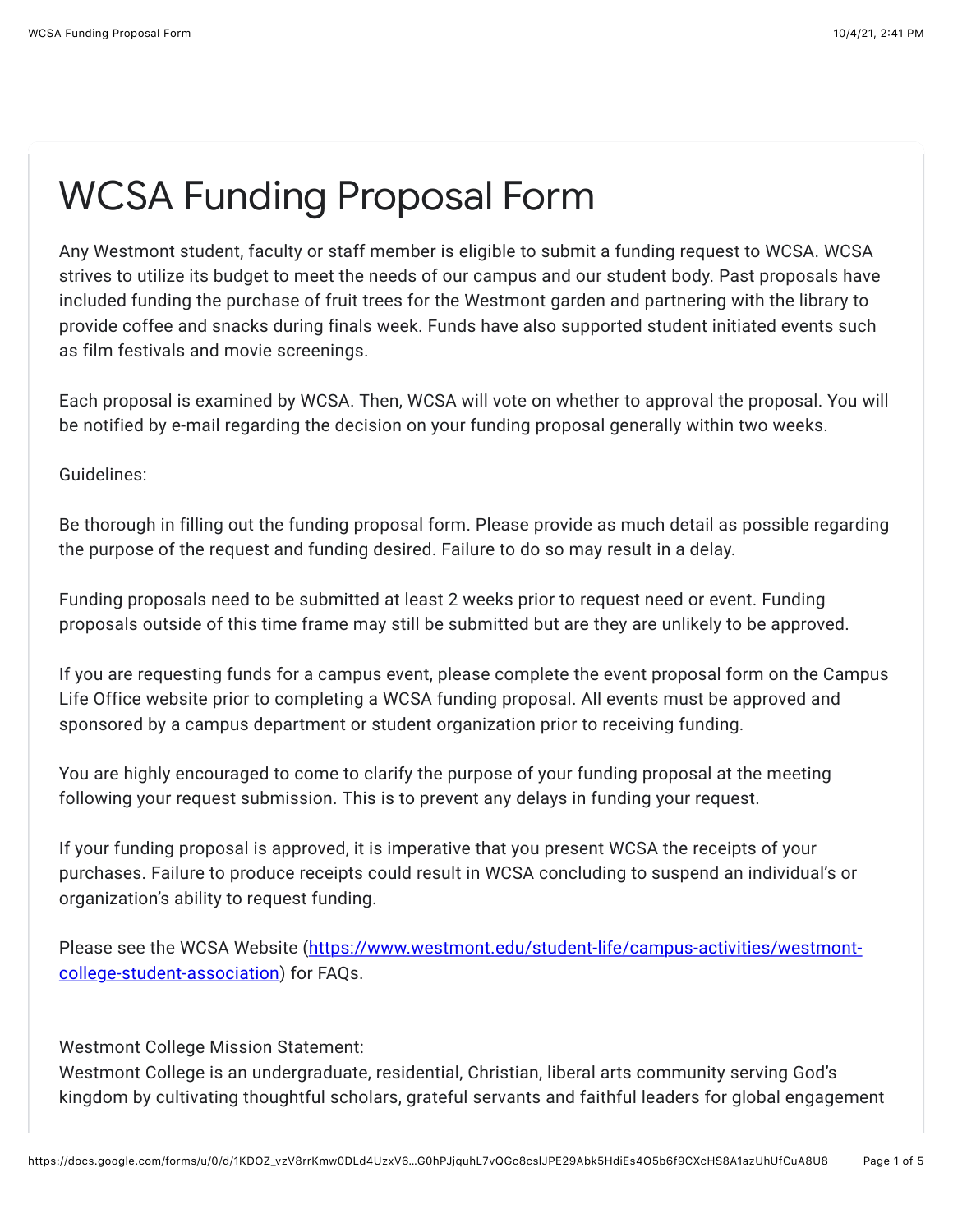with the academy, church and world.

WCSA Mission Statement:

WCSA is the voice that represents the diverse views, beliefs, needs, and desires of our student body. We seek to unify faculty, staff, administration, and students by promoting communication and initiating change at Westmont College.

Group Name \*

Urban Initiative

Contact Person \*

Caleb Liebengood and Jennie Fuentes

Contact Email \*

caliebengood@westmont.edu and jfuentes@westmont.edu

Project Name \*

Local Teams Funds

Department Affiliation \*

Ministry & Outreach Urban Initiative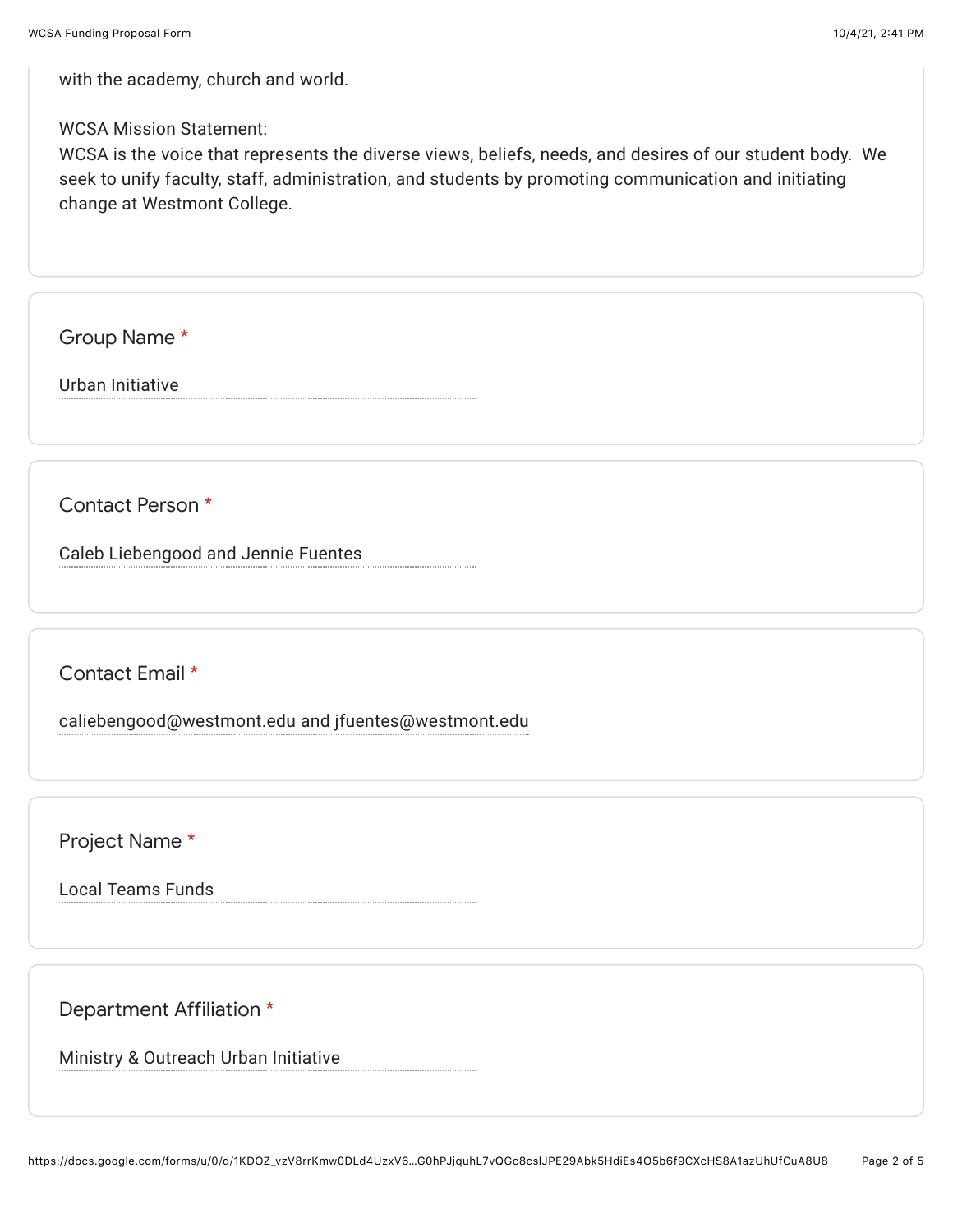| Proposal Date *                                 |  |
|-------------------------------------------------|--|
| MM DD<br>YYYY                                   |  |
| 10 / 04 / 2021                                  |  |
|                                                 |  |
| Project Date *                                  |  |
|                                                 |  |
| MM DD YYYY                                      |  |
| 05 / 01 / 2022                                  |  |
|                                                 |  |
| Is the event open to the entire student body? * |  |
|                                                 |  |
| Yes                                             |  |
| $\mathsf{No}$                                   |  |
|                                                 |  |

| Has your group submitted a funding proposal before? * |  |
|-------------------------------------------------------|--|
| Yes                                                   |  |
| No                                                    |  |
|                                                       |  |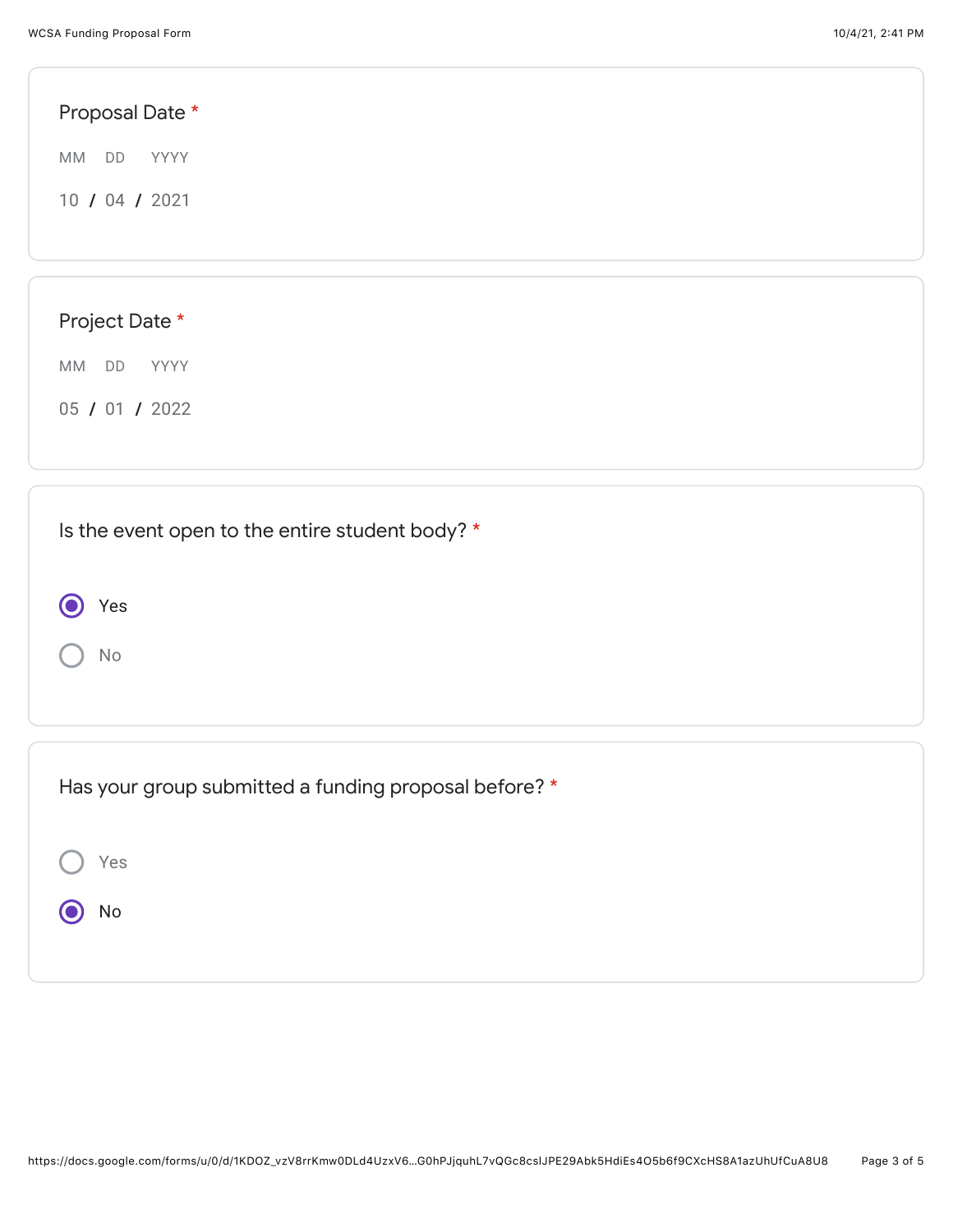If yes, when?

Describe the nature of your project (Target population, number of students involved, length of project, etc.) \*

The funds support supplies, transportation, events, speakers, and hospitality for Bread of Life, Conversation Cafe, Immigrant Hope, T Camp, Eastside Kids Club, and TAG. In addition, the funds would support encouragement packages (gift cards, notes, snacks) for the local team leaders.

What do you hope to achieve with this project? \*

Our project is to support our local teams, engage our student community, and provide opportunity for students to get off the hill.

How much money are you requesting from WCSA? Please provide an itemized budget (item, price, and total amount). \*

\$4,385 total. Here is the link to the itemized budgets:

https://docs.google.com/spreadsheets/d/1mIOJHNPpC7s2m1ywTWq1iEW9zb-Zl7iF/edit? usp=sharing&ouid=112619219377688087157&rtpof=true&sd=true

https://docs.google.com/document/d/12zwo1hVQIU6Fbuy0OPsK-4GrVfYjMC7rmQ1uQeC\_UKI/edit? usp=sharing